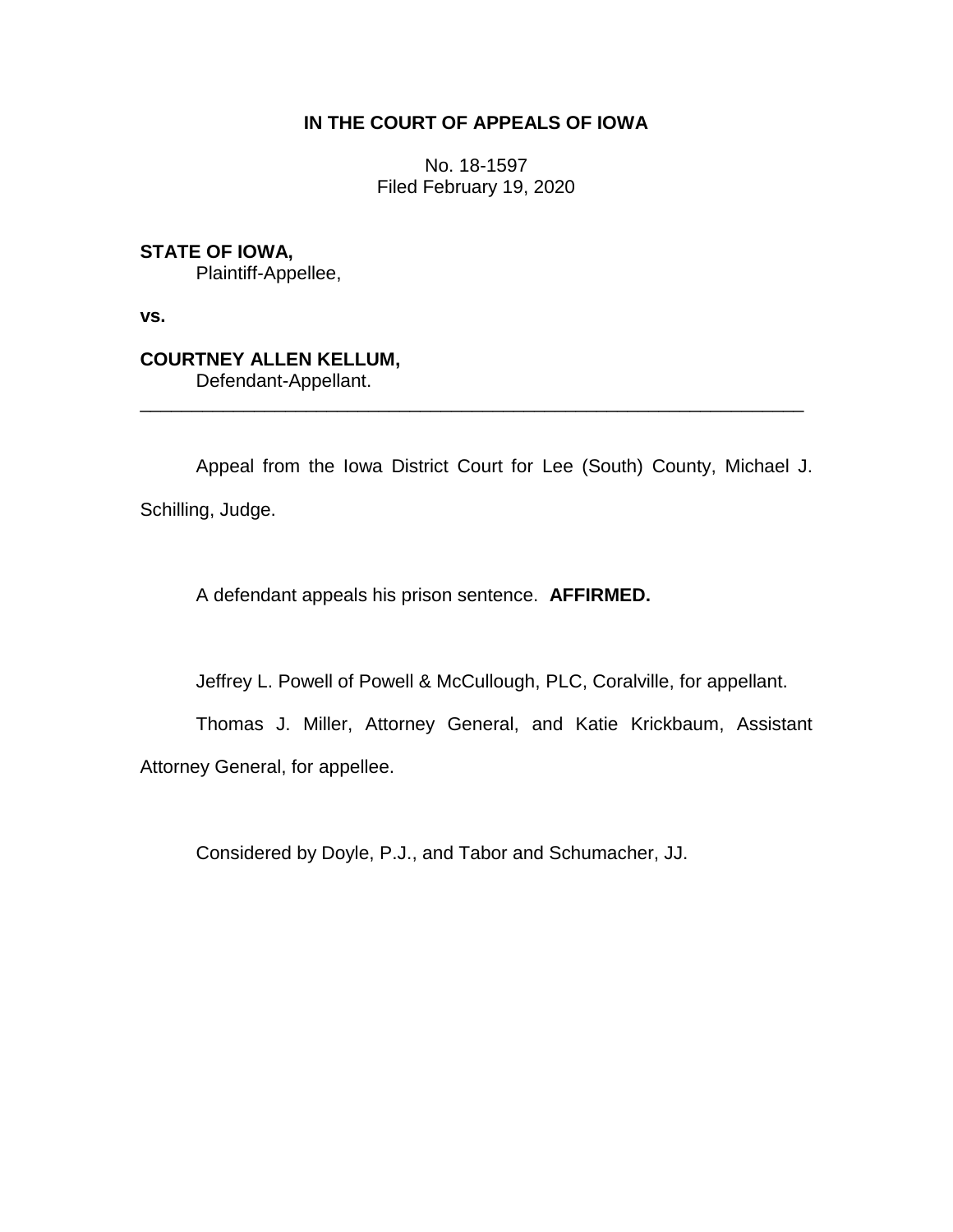#### **TABOR, Judge.**

 $\overline{a}$ 

Courtney Kellum appeals the prison sentence imposed following his guilty pleas to delivery of methamphetamine and willful injury causing bodily injury. He highlights the State's description of him as a "junior varsity offender" in contending the district court should have granted probation. After assessing the record, we find the district court properly exercised its discretion.<sup>1</sup>

This appeal involves two consolidated cases. In the first prosecution, Kellum pleaded guilty to willful injury causing bodily injury, a class "D" felony, in violation of Iowa Code section 708.4(2) (2018). Kellum admitted stabbing the new boyfriend of the mother of his child. In the second case, Kellum pleaded guilty to delivery of methamphetamine, a class "C" felony, in violation of Iowa Code section 124.401(1)(c)(6). He admitted selling less than five grams of the drug to a confidential informant.<sup>2</sup>

The district court considered both convictions at an August 2018 sentencing hearing. In preparation for that hearing, the presentence investigation report (PSI)

<sup>1</sup> We review Kellum's sentence for correction of legal error. *See State v. Formaro*, 638 N.W.2d 720, 724 (Iowa 2002). We will not reverse unless we find an abuse of discretion or a defect in the sentencing procedure. *Id.* Because Kellum's prison sentence was within statutory limits, we presume the district court properly exercised its discretion. *See id*. A district court abuses its discretion when it chooses a sentence on untenable grounds. *State v. Hill*, 878 N.W.2d 269, 272 (Iowa 2016). Grounds are untenable when they are "not supported by substantial evidence" or are "based on an erroneous application of the law." *Id*. (quoting *State v. Putman*, 848 N.W.2d 1, 8 (Iowa 2014)).

 $2$  The Iowa legislature amended Iowa Code sections 814.6 and 814.7, effective July 1, 2019, limiting direct appeals from guilty pleas and eliminating direct-appeal ineffective-assistance-of-counsel claims. *See* 2019 Iowa Acts ch. 140, §§ 28, 31 (codified at Iowa Code §§ 814.6–.7). The amendments "apply only prospectively and do not apply to cases pending on July 1, 2019," so the guilty-plea limitations do not apply in this case. *State v. Macke* , 933 N.W.2d 226, 235 (Iowa 2019).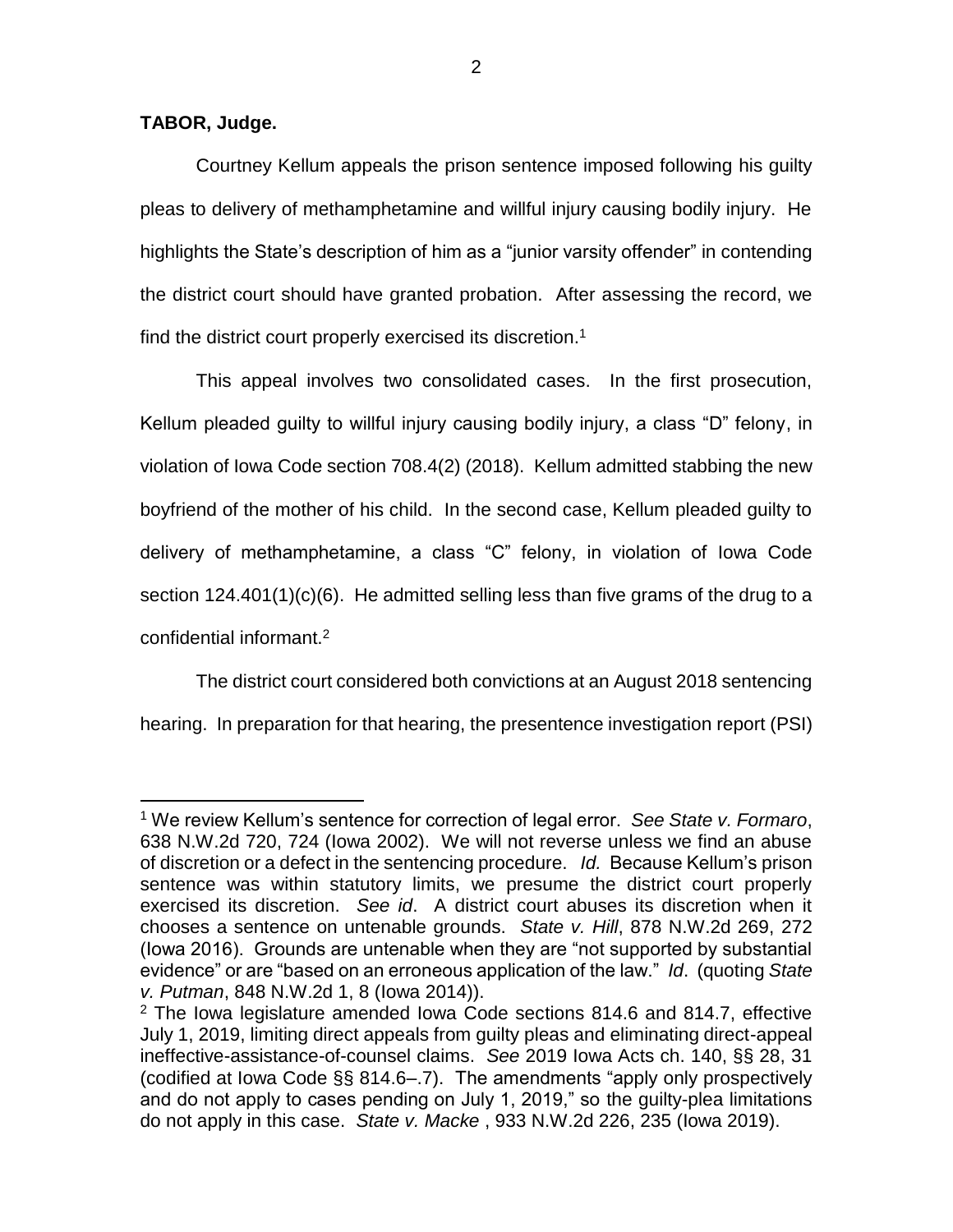recommended a suspended sentence and placing Kellum at a residential treatment facility. While noting the PSI included "six and half pages worth of adult misdemeanor offenses," the prosecutor agreed with the recommendation for a suspended sentence.

He's been a junior varsity offender up to this point in time. Corrections thinks that they can help him. So if they think that, then I'm going to go along with their recommendation. I would recommend that he serve two concurrent terms as the result of these cases and that he be given a chance to go through the residential facility program on a suspended sentence. To me, his record indicates immaturity. And the case that I was involved in—not the drug case but the other case—although serious, really kind of a silly factual scenario, and I would contribute that to immaturity.

The district court chimed in: "Well, he's thirty-four years old; so it's kind of old to be immature." The prosecutor responded he "didn't realize [Kellum] was that old."

Defense counsel then lobbied for a suspended sentence but asked the court "to forego the imposition of the residential correctional facility as a condition of his probation." The defense acknowledged Kellum's lengthy history of misdemeanor offenses and his "poor choices" regarding controlled substances. But the defense also discussed Kellum's job prospects and his desire to "be a better role model" for his children than he has been in the past.

After considering the PSI and the parties' positions, the district court rejected the joint recommendation for probation. In doing so, the court emphasized Kellum's violent past, asserting "in my opinion, you constitute a danger to the community." Although recognizing they were all misdemeanors, the court listed Kellum's prior offenses. "By my calculation, six thefts; four assaults; three interference with official acts; ten alcohol-related offenses; and one controlled